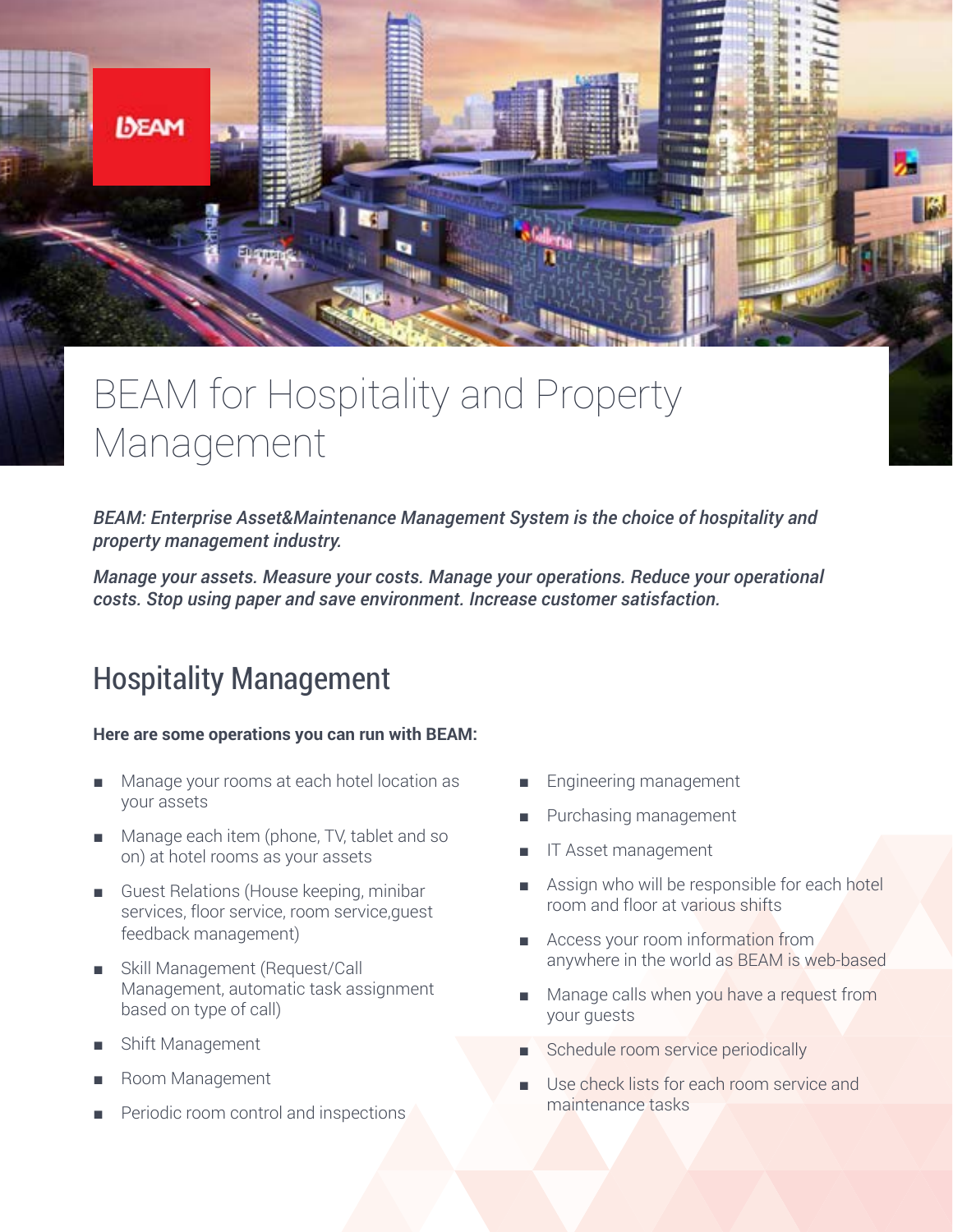# Hospitality Management

- With an approval workflow, Schedule room maintenance with in-house staff or subcontractors
- Manage your staff schedule on calendar
- Get automatic notifications for calls from quests
- Get automatic notifications for maintenance request from hotel staff
- If you have forms to fill on daily basis for various tasks such as room service, room cleaning, dry cleaning and so on, let us digitize all your forms (Let's stop using paper to save environment and trees. Let's digitize your paper based tasks.)
- Generate reports from BEAM for all above tasks (BEAM has more than 10 Thousand ready made reports)
- Receive reports into your email box automatically
- Use BEAM's mobile app to run above tasks Let's digitize your paper based tasks



# Property Management

### **Here are some operations you can run with BEAM:**

- Manage your units (apartments, condos, offices and so on) at each property(building) location as your assets
- Manage each item (desks, cabinets, phones and so on) at units as your assets
- Assign which team member will be responsible for each unit and floor at various shifts
- Access your unit/building information from anywhere in the world as BEAM is web-based
- Manage calls when you have a request from your tenants
- Schedule unite maintenance periodically
- Use check lists for each unit maintenance task
- With an approval workflow, Schedule unit maintenance with in-house staff or subcontractors
- Manage your staff schedule on calendar
- Get automatic notifications for calls from tenants
- Get automatic notifications for maintenance request from property staff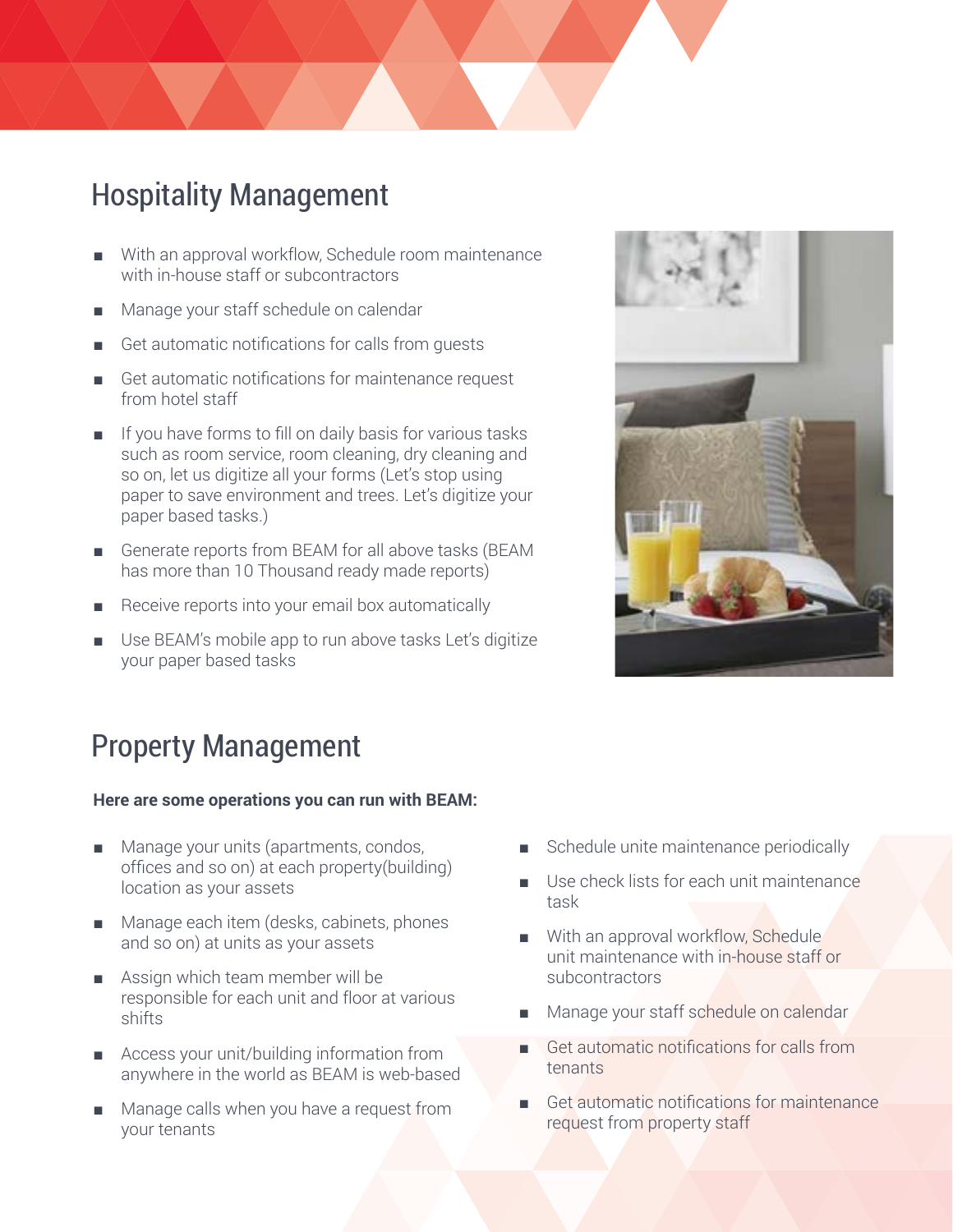# Property Management

- If you have forms to fill on daily basis for various tasks such as unit maintenance, unit cleaning, and so on, let us digitize all your forms (Let's stop using paper to save environment and trees. Let's digitize your paper based tasks.)
- Manage unit rental operations
- Generate reports from BEAM for all above tasks (BEAM has more than 10 Thousand ready made reports)
- Receive reports into your email box automatically
- Use BEAM's mobile app to run above tasks

# Some References in Hospitality **Industry**

- Crowne Plaza
- Grand Tarabya Hotel
- Klikya Resort Hotel
- The Marmara Hotel







# Acumatica Certified & Integrated

**BEAM is an Acumatica certified and Acumatica integrated software product. Click [here](https://www.acumatica.com/extensions/bimser-beam-asset-maintenance-management-software/) for more information.**



Click here to see Video on [BEAM-Acumatica Foundational Integration](https://www.youtube.com/watch?v=EHWlajzkSxQ)